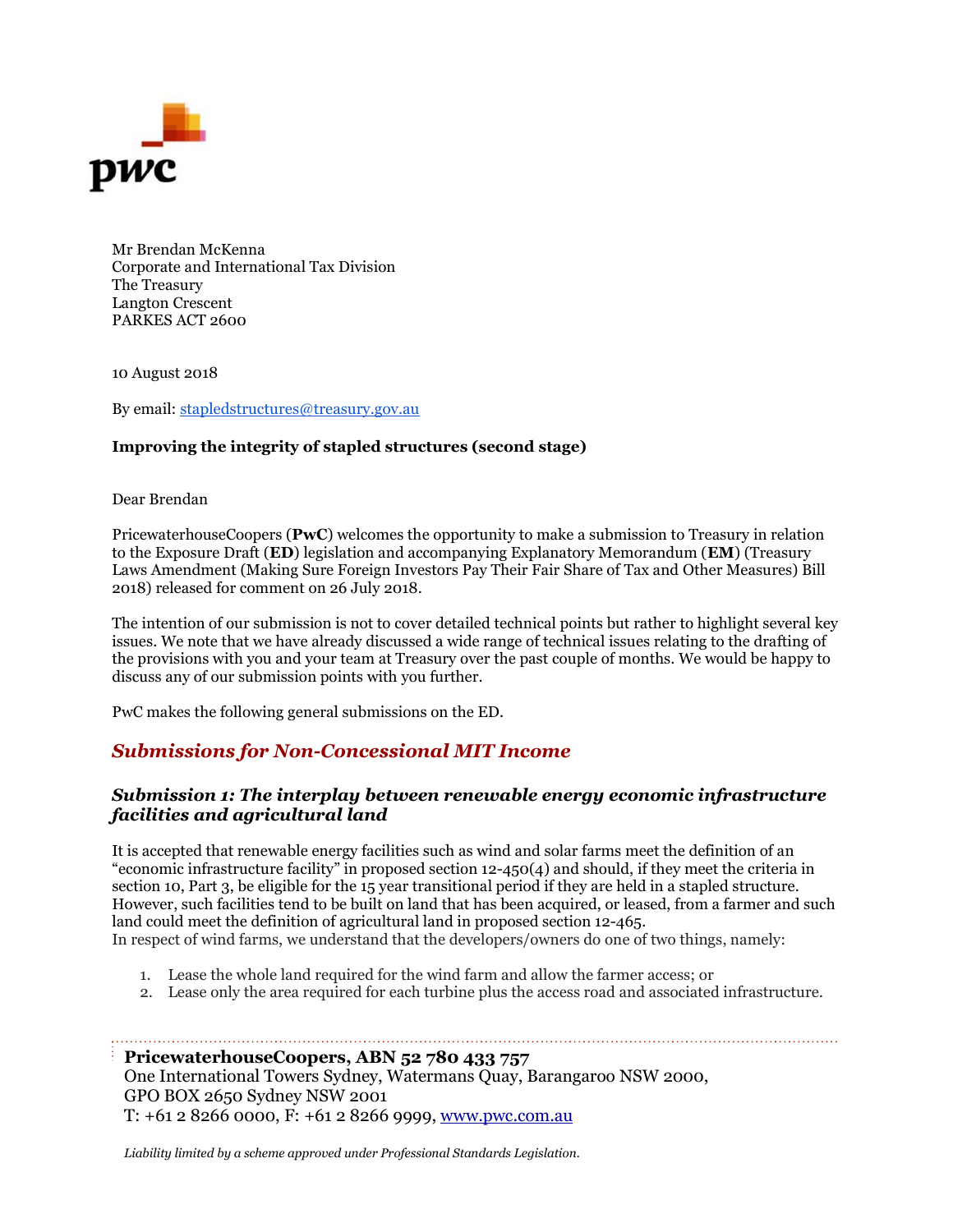

The position can differ by project.

On solar farms, we understand that the developer/owner will either lease or own the whole land with no access for the farmer. This is because a solar farm is much more contained and having livestock roaming the land could pose a risk to the facility.

There is currently no hierarchy as to which set of non-concessional MIT income provisions apply. Each transitional provision gives a limited exception for the transition period relevant to a class of nonconcessional MIT income. If the agricultural land transitional provisions apply, then the transitional period will only be 7 years as opposed to 15 years. This will have a major impact on project economics.

We understand that it is not, in such circumstances, the intention for the agricultural income provisions to take priority over the economic infrastructure facility transitional provisions. We suggest that the next version of the draft legislation makes it clear that economic infrastructure facilities located on agricultural land are not subject to the agricultural land provisions.

For completeness, we note that the risk of interplay could be reduced if a less expansive definition of agricultural land (for example, similar to the definition used for land tax purposes) were used.

#### Submission 2: Proposed section 25-115 and corresponding section in transitional provisions

Despite your comments, we remain concerned that the ATO could still seek to apply Part IVA in respect of cross-staple rent as it is not explicit under the proposed wording. The actual wording is that the operating entity "could otherwise deduct the amount under section 8-1…". We are aware of the ATO currently seeking to deny deductions under section 8-1 for cross-staple rent.

Consequently, we suggest that the legislation makes it clear that Part IVA is turned off during the period the choice is in effect. This could be done, for example, by way of a note to proposed section 25-115(2).

#### Submission 3: Proposed section 12-440 and "MIT cross staple arrangement income"

It is possible that some taxpayers may seek to restructure their arrangements with customers, e.g. by separating out rent from service charges rather than having one composite charge, such that part of their income meets the requirements of section 12-440(3). We recommend that a comment is included in the EM saying that such restructures would be acceptable from a tax perspective as they would meet the objectives of the provisions. Precedent for this is the comment in the EM that accompanied the introduction of the hybrid mismatch rules.

#### Submission 4: Proposed section 880-105

It is not particularly clear why, in proposed section 880-105(1)(e), the income needs to be derived from a trust that is a MIT. If the sovereign entity is only meant to derive income from a trust that carries on passive activities, we would recommend that the trust referred to in this subsection be one that carries on an Eligible Investment Business within the meaning of Division 6C ITAA 1936.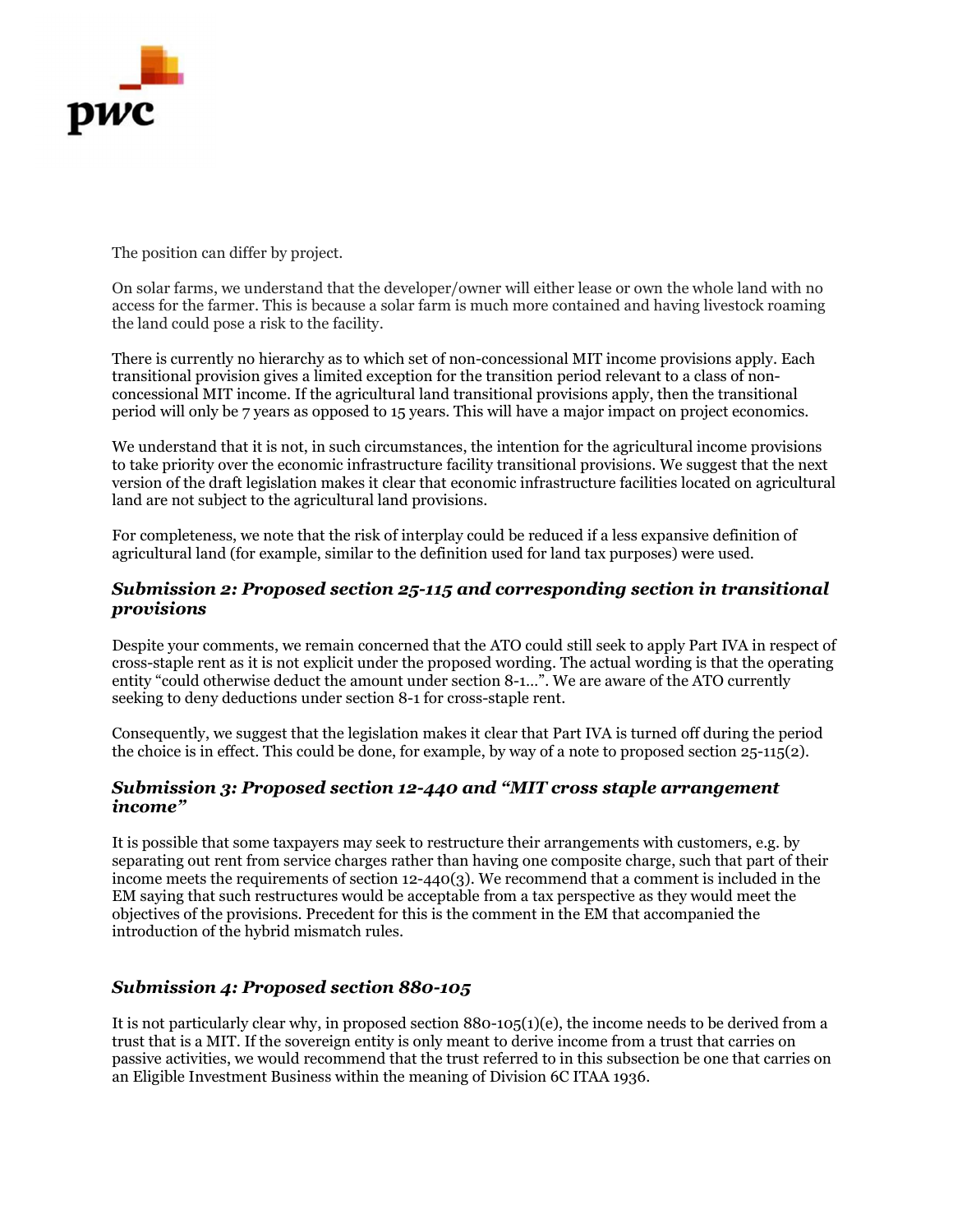

## Submission 5: Proposed section 12-450 and Part 3, section 10

In the above provisions, there is reference to the relevant time period commencing on the first "day on which an asset that is part of the facility is first put to use." Paragraph 1.70 of the EM then suggests that this would be when the relevant asset becomes operational (even if it does not produce assessable income).

We would suggest that this could be before the relevant asset has received engineering/vendor sign off (e.g. a wind turbine can generate electricity before the constructor has handed it over to the facility owner) or the asset can be ready well before the project is open to the public (e.g. the overhead toll machinery or toll booths on a toll road). We would suggest that the provisions be amended such that the time period commences when the entire facility is completed and ready for use.

We also suggest clarifying in section 10(2) of Part 3 that the reference to "acquisition" and "owns" covers the situation where the facility is held under a long term lease from a Government entity.

### Submission 6: Meaning of facility

Whilst there are examples of what could constitute a facility in the EM, we consider that further guidance would be useful. We will separately raise this with the ATO in the context that they could perhaps publish a Taxation Ruling on this as well. This could be similar to what they did in TR 94/11 for a "unit of property".

# Submissions for the foreign pension exemption and Sovereign Immunity

#### Submission 1: Foreign Pension Fund and Sovereign Entity influence test

The influence test is discussed in Example 4.6 of the EM and, in the example, an investor with an equity interest of 5% or more which is entitled to appoint a member to the Advisory Board of the investment vehicle would be considered to have influence. This would have the consequence that any income from that vehicle would not be NANE.

Would this still be the case:

- (i) Where the investor, by way of side letter, agrees to give up their entitlement to a seat on the Advisory Board;
- (ii) As for (i) but the investor can be an Observer at Advisory Board meetings; and
- (iii) Advisory Boards are often limited to a set number of individuals. What if, in your example, not all investors could be on the Advisory Board?

## Submission 2: Foreign Pension Fund - Portfolio Test

Schedule 3, item 2 of the ED broadly states that an exemption from interest and dividend withholding tax for a superannuation fund for foreign residents ("foreign superannuation fund") is only available if the total participation interest of the foreign superannuation fund in the **paying entity** is less than 10%. Furthermore, paragraph 3.15 of the EM clarifies that the paying entity is the entity in which the foreign superannuation fund holds the first level of its investment into Australia (i.e. if the foreign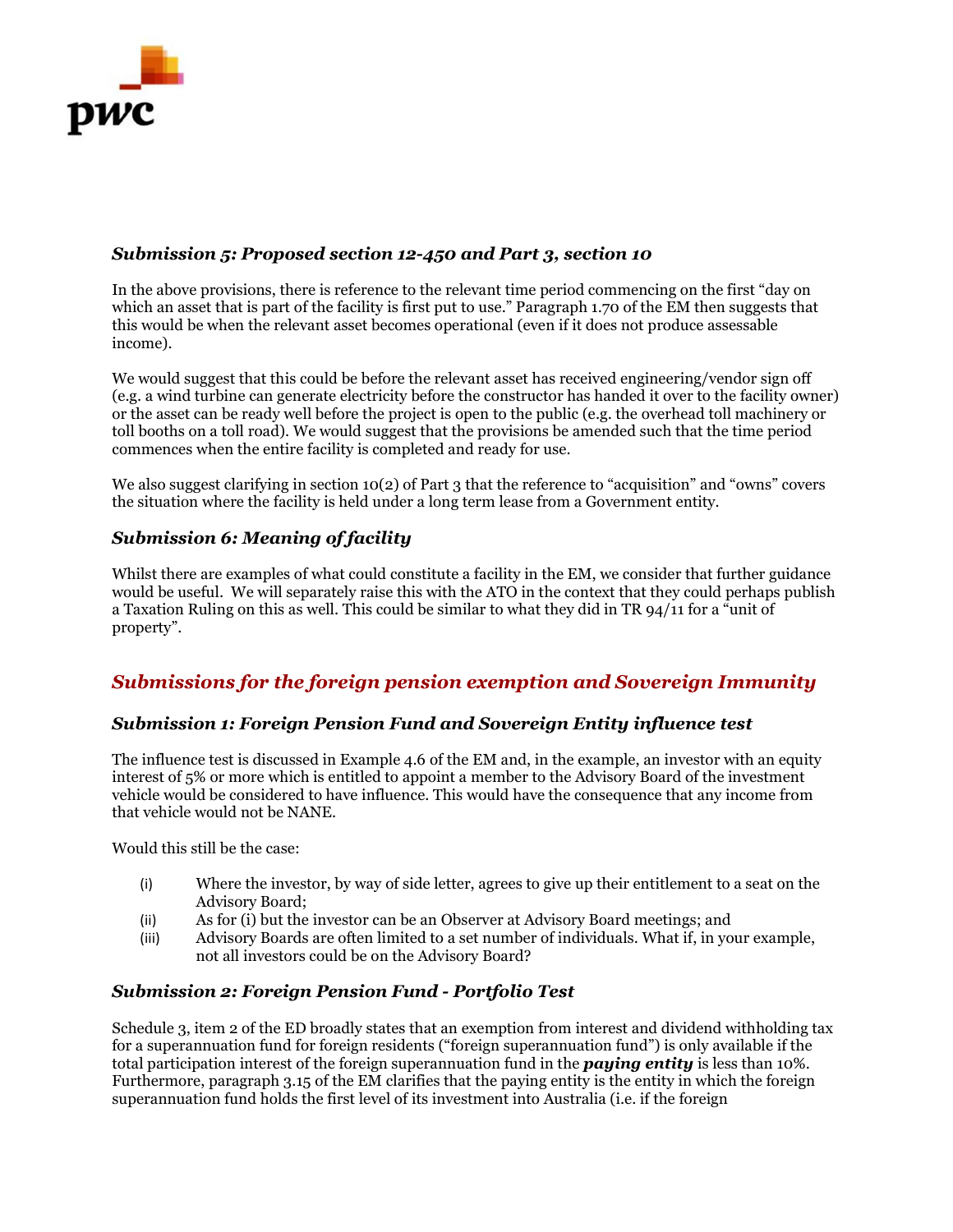

superannuation fund invests through an Australian trust, an assessment must be made of the foreign superannuation fund's level of interest in that trust).

Although it is appropriate to test the foreign superannuation fund's level of interest where it derives the interest and dividend income directly we are unclear on the policy and purpose on why the proposed provisions specifically do not cater for indirect investments by foreign superannuation funds in debt and equity instruments (for example, it is common practice for foreign superannuation funds to invest into an Australian pooling vehicle, such as an Australian trust, and it is this Australian trust that then holds the relevant debt or equity instrument).

In such a scenario, Section 128A (3) of the ITAA 1936 states:

"For the purposes of this Division, a beneficiary who is presently entitled to a dividend, to interest or to a royalty included in the income of the trust estate shall be deemed to have derived income consisting of that dividend, interest or royalty at the time when he or she became so entitled."

Where a foreign superannuation fund holds units in an Australian trust, it is clear that section 128A (3) will deem that the foreign superannuation fund will derive interest and dividend income at the time when it is presently entitled to that income of the trust. Under current drafting of the ED, the level to test the participation interest is in the Australian trust, and not in the underlying entity that is held by the Australian trust that is actually paying the interest or dividend. This is the case even though the foreign superannuation fund may only hold a portfolio indirect interest in the underlying investment (i.e. less than 10%) or no equity interest at all (where the Australian Trust is a 3rd party lender to an Australian resident borrower).

We submit that there should be no difference in outcome where a foreign superannuation fund invests in debt and equity instruments directly or indirectly.

This outcome is different to that previously adopted.

We therefore suggest that further guidance is provided for this change and, absent any clear policy objectives, allow indirect tracing for the purpose of satisfying the portfolio interest test. We submit that the "paying entity" (as defined in the proposed section 128B (3C) should be the third party borrower making an interest payment to either an Australian interposed trust or directly to the foreign superannuation fund or the third party company making a dividend payment to either an Australian interposed trust or directly to the foreign superannuation fund which should be defined as the paying entity.

If this is not amended, Australian Fund Managers will be at a disadvantage when setting up Australian based debt funds to attract foreign superannuation fund investments as the foreign superannuation funds would be worse off investing via an Australian fund manager compared to a direct investment. We do not see the policy reasons behind the change proposed with the ED to support this outcome. While the proposed rules relating to the sovereign immunity would also apply at the trust, there is a clear differentiation between the two regimes as the sovereign immunity exemption goes beyond withholding tax and applies to other income and gains from the disposal of the investment as well. Therefore, there is in our view no necessity to align the two sets of rules with regard to direct and indirect interests in the ultimate investee entity in Australia.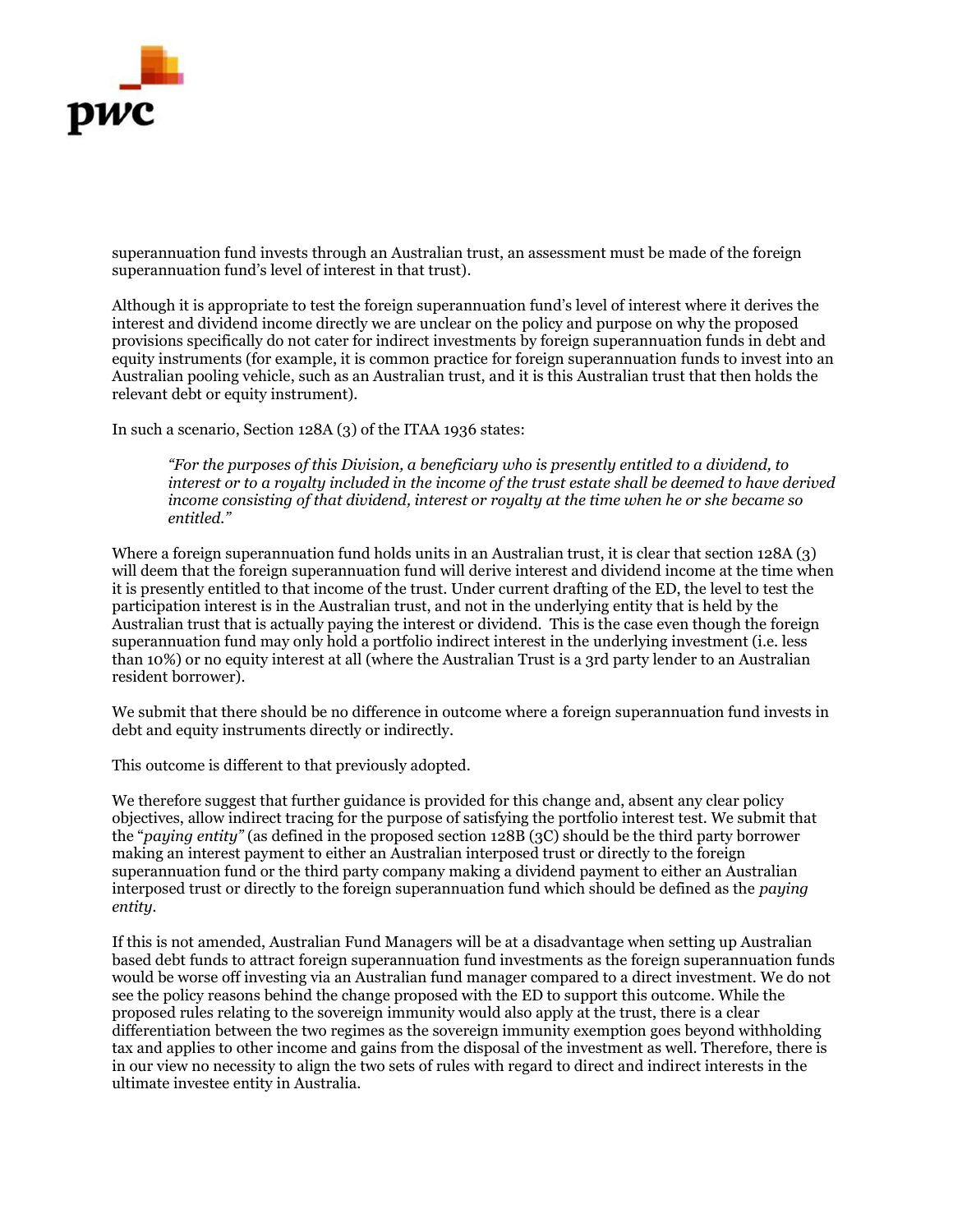

## Submission 3: Definition of Covered Sovereign Entities

The definition of covered sovereign entities in section 880-120 specifically excludes:

- a superannuation fund for foreign residents; and/or
- a foreign superannuation fund.

This position is different to that previously adopted by the ATO in practice in providing sovereign immunity rulings. There are a number of sovereign entities that may also fall within the definition of superannuation funds for foreign residents and which satisfy all other conditions of a sovereign entity in section 880-15. The policy and purpose regarding this exclusion is unclear to us. We therefore suggest further guidance is provided and, absent clear policy objectives, the exemption be extended to foreign government pension funds.

Equally, further explanation would be desirable with regard to the criteria that "the entity is funded only by public money" in section 880-120(1)(a). As noted in our prior Submission, we understand that in the past, the practice of the ATO was to give rulings in respect of specific sovereign investments on the basis that the investment was wholly funded by public money. Whether or not other investments existed (which did not rely on the principle of sovereign immunity), did not impact the availability of the principle of sovereign immunity to the specific investment wholly funded by public monies.

We raise again our concern that other investments held by the sovereign entity could impact on the availability of the principle of sovereign immunity (now expressed in the proposed section 880-105) to specific Australian investments that are solely funded by public monies. This would undermine the principle of sovereign immunity which we understand the Government intends to maintain albeit in legislated form.

Applying this provision consistently with policy could be difficult as every sovereign body not only raises public monies by way of taxes and other sovereign means but also borrows funds in the financial markets. Therefore, the meaning and width of the criteria of being "funded only by public money" in the proposed section 880-120(1)(a) requires clarification.

A possible approach to address this issue would be to replace the reference to the entity being funded by public monies to a reference that the relevant investment is being funded by public monies.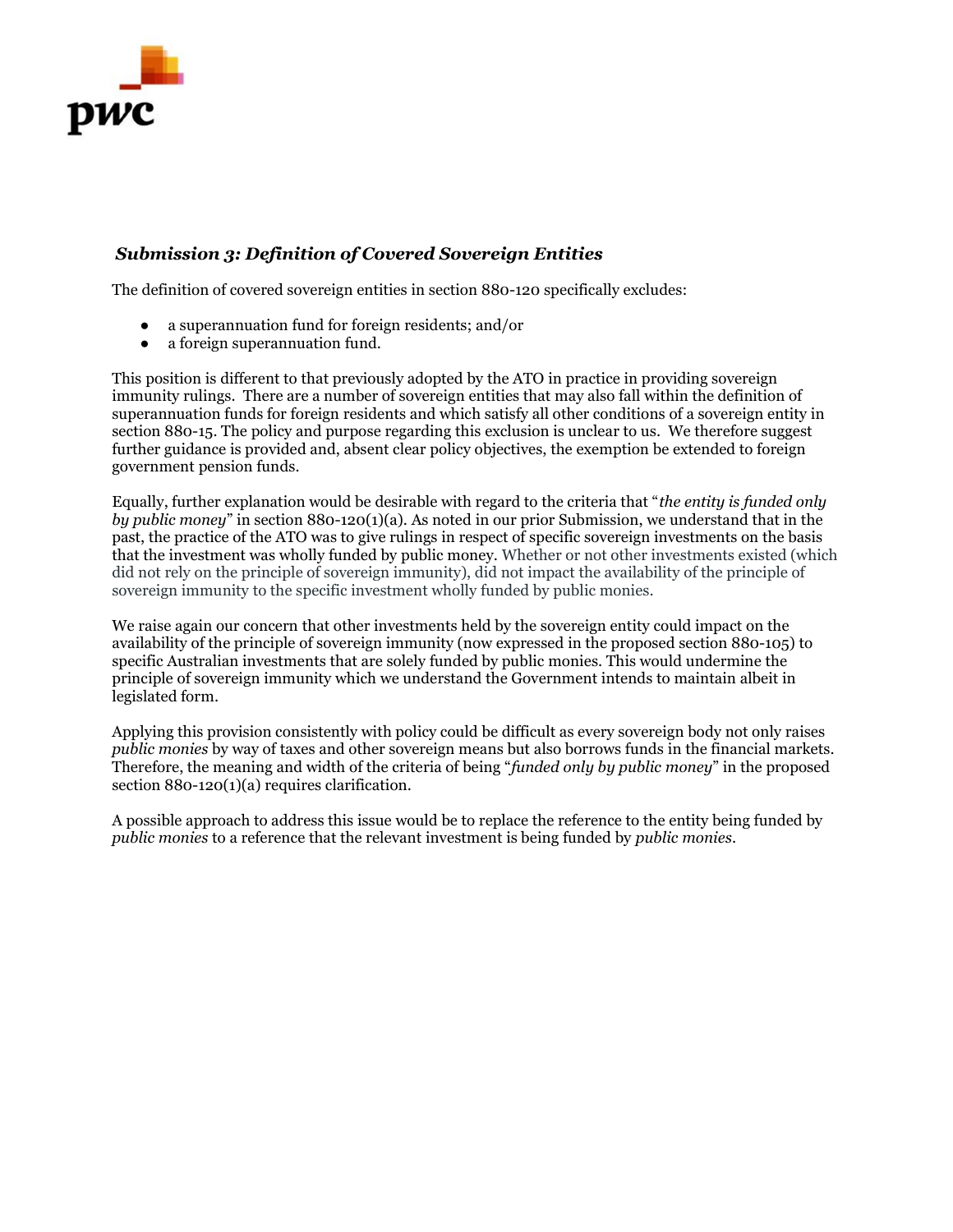

# Submissions for the Agricultural Measures

### Submission 1: Agricultural measures - transitional measures - capital gains tax transition

Many investors into Australian agriculture have made long term investment decisions based on the existence of the managed investment trust (MIT) regime's taxation of capital gains at a rate of 15%. Most of these investments have been made on a long term basis and accordingly, the 7 year transitional period from 1 July 2019 to 1 July 2026 is welcomed.

However, the proposal to tax all capital gains relating to agricultural land at a rate of 30% from 1 July 2026 onwards is distortionary and could significantly impact investment and divestment decisions in 2026 and preceding years.

Based on current drafting, a disposal of an agricultural investment on 1 July 2026 would incur double the tax cost of a disposal of the same investment on 30 June 2026. This significant tax difference will drive vendor decisions. This could result in market distortions - particularly given certain agriculture segments are tightly held. Tax driven selling could negatively impact small investors through declining comparable sales (impacting loan to value ratios and other debt covenants) and could impact institutional investors who may have to impair their investments.

We recommend that the capital gains tax measures for agricultural investments should operate so that affected assets have a deemed market value as at 1 July 2026 for the purpose of determining capital gains post 1 July 2026. That is, gains which accrued between the acquisition time of the relevant asset and 1 July 2026 should be taxed at 15% (even where the relevant capital gains tax event occurs after 1 July 2026), with any gains in excess of the 1 July 2026 deemed market value cost base being taxed at 30%.

This measure:

- fulfills policy objectives;
- is consistent with the approach taken for the sovereign immunity transitional provisions;
- avoids market distortions; and
- should be easy to implement with the potential to mandate independent valuations where there are integrity concerns.

### Submission 2: Agricultural measures - transitional measures - less than 100% holdings

The legislation as drafted only provides for transitional relief for indirect agricultural income if the MIT holds 100% of the asset holding entity (refer paragraph (f) of section (1) of Item 12 of Part 3).

The 100% ownership requirement differs from the Explanatory Memorandum which only refers to a requirement that "the MIT had a participation interest in the entity for the whole of that period". The proposed legislation which limits transitional relief to indirect investments only if they are 100% owned by a MIT:

> 1. is distortionary because it creates asymmetric treatment between direct and indirect investments;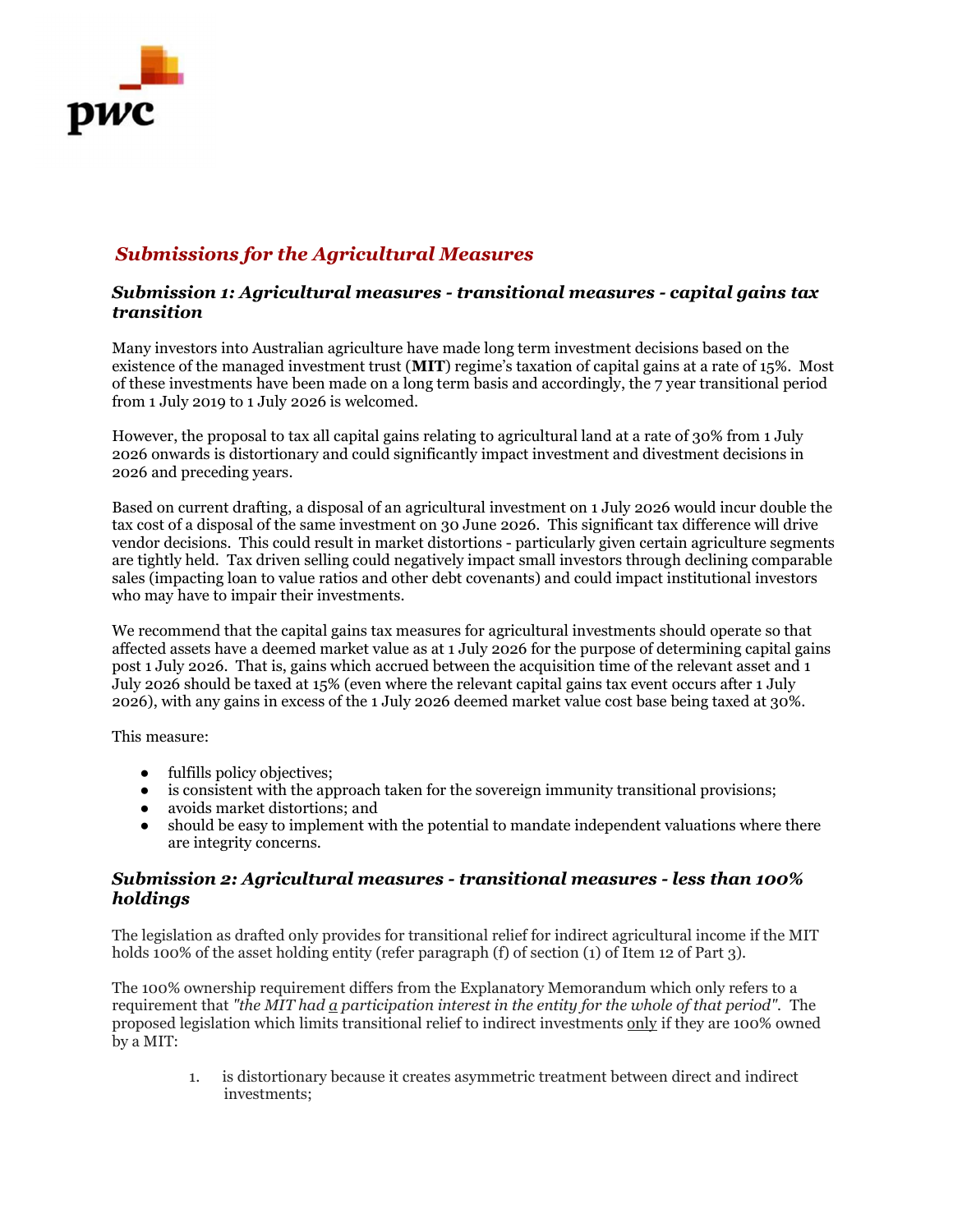

- 2. is arbitrary because it changes the tax treatment for long-term investments without any reasonable transition period (and therefore is contrary to the 27 March policy announcement); and
- 3. is perverse and contrary to policy objectives because it penalises investors who have created joint ventures with Australian farmers (relative to investments which are 100% foreign owned).

Many investors have made several long-term investments in Australian agriculture based on the MIT regime. Further, many of these investments involve managed investment trusts investing in less than 100% owned joint venture entities (usually trusts). These joint venture trusts often involve institutional investors (who hold their investment in a managed investment trust) co-investing with other local investors (often Australian farming families) in the trust.

These joint ventures with Australian farmers provide patient capital to support Australian farming businesses expand and grow with continued Australian involvement. The approach of partnering with Australian farmers should not be penalised by the transitional arrangements.

The arbitrary removal of this regime - without any transitional arrangements - represents a significant sovereign risk.

Accordingly, we recommend that the transitional rules should apply to any amounts derived, received or made by the managed investment trust from an entity in which it held **a** participation interest (i.e. consistent with the explanatory memorandum) over the relevant period.

### Submission 3: Agricultural measures - transitional measures - 'asset held' requirement

Paragraphs (d) and (e) of Item 12 of the Transitional measures operate so that transitional relief for MIT agricultural income is available only where the managed investment trust (paragraph (d)) or other entity (paragraph (e)) "**held** the asset throughout the period that... started just before  $27$  March 2018".

This approach is inconsistent with the MIT cross staple arrangement income provisions (Item 10 of the Exposure Draft) which apply the transitional relief to circumstances where an entity "entered into a contract before 27 March 2018 in respect of the acquisition [of the relevant asset]".

There is no principled basis for the distinction. Taxpayers who had entered into binding contracts for the acquisition of agricultural land based on the MIT fiscal regime should not be prejudiced simply because the contract had not yet completed.

The lack of transitional relief in these circumstances creates sovereign risk and is inconsistent with the policy document which did not differ in the transitional arrangements for Elements A, C, D and E (i.e. including the cross staple income and agricultural income measures) stating that "**arrangements in existence** at the date of government announcement of this package will have access to a seven year transition period."

We recommend that the reference to "**held** the asset" be replaced with "held the asset  $or$  entered into a contract… in respect of the acquisition of the asset".